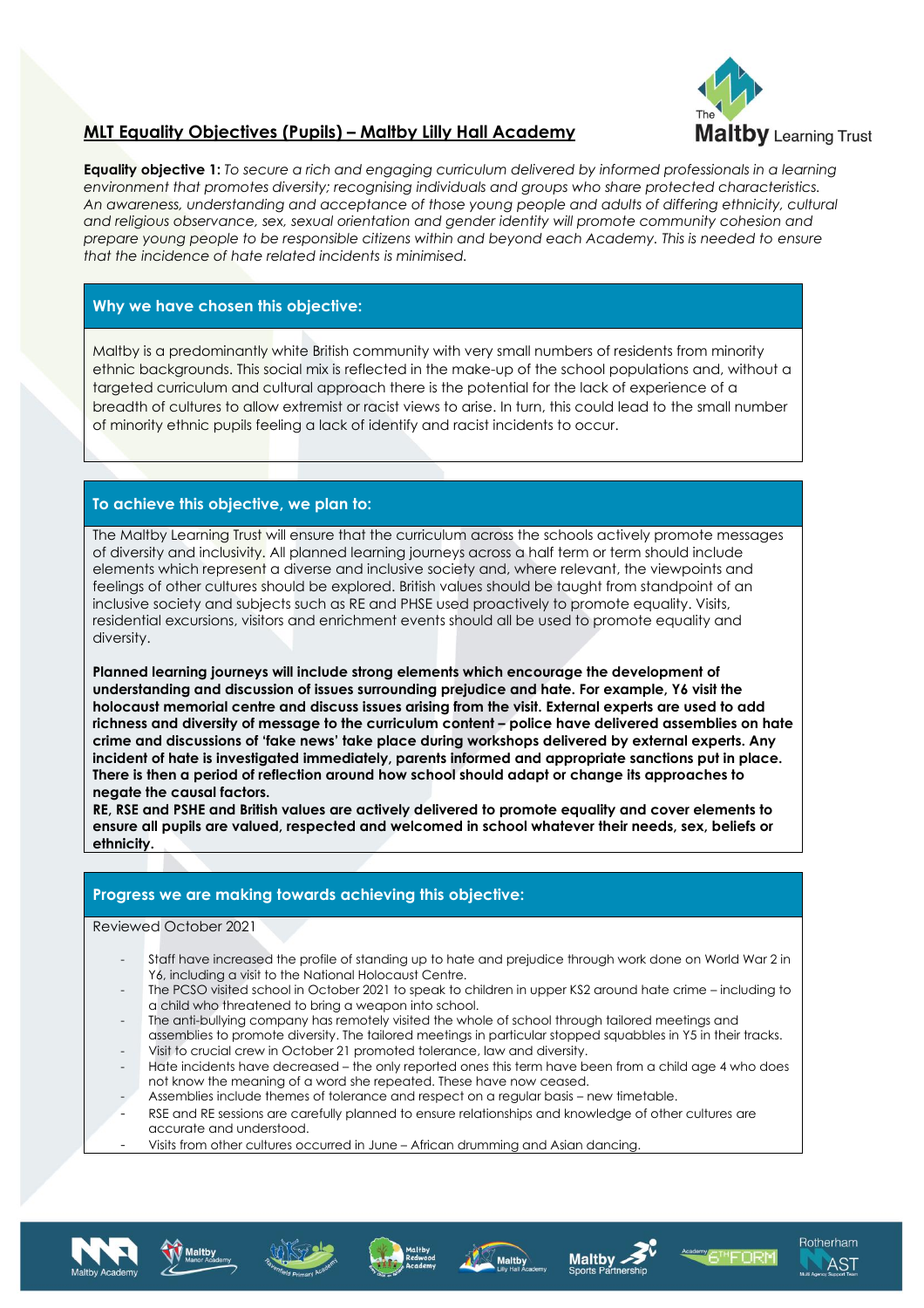

**Equality objective 2:** *To ensure the quality of teaching, learning and assessment and curriculum provision promotes the highest attainment and progress of the most vulnerable and disadvantaged cohorts/groups and serves to diminish the difference from their non-disadvantaged peers.*

## **Why we have chosen this objective:**

Within each academy there are significant variances between the attainment of different vulnerable groups. we are committed to ensuring that, irrespective of starting points, all young people make better than expected progress and that no student should be left behind.

Large areas of the Maltby community face high levels of disadvantage yet this is seen as a challenge, not an excuse. However, despite targeted resourcing and a drive to ensure highly effective teaching in every classroom, every day there remains a variance between the attainment and progress of different vulnerable cohorts/groups. In order to ensure equality of opportunity it is the duty of each Trust academy to relentlessly tackle differentials between the performance of vulnerable groups (SEND/ LAC/ PPM/ Disadvantaged/ EAL) so any perceived ceilings are removed, and aspirations are raised.

**The attainment of all pupils is a key focus for Maltby Lilly Hall Academy, but in particular those pupils who are pupil premium, SEND and / or disadvantaged***.*

#### **To achieve this objective we plan to:**

The Maltby Learning Trust will ensure that children within the targeted vulnerable groups are supported through quality first teaching and targeted intervention. All groups should be closely monitored through daily assessment and pupil progress meetings and identified individuals a specific focus of discussion**.**

**A broad range of interventions and additional provision is in place to support the attainment of vulnerable young people. This includes differentiated levels of support in class and additional pre-teach and triage intervention to ensure any perceived inequality is compensated for. In addition, an extra layer of breadth is included in the offer to disadvantaged pupils, with a variety of opportunities. These include free access to breakfast club provision and magazine subscriptions intended to widen the curriculum offer.**

#### **Progress we are making towards achieving this objective:**

Reviewed October 2021

- Pupil premium children have been actively targeted for extra support from the National Tutoring Programme – totalling 32 pupils from Y3-Y6
- Vulnerable children targeted as a small group for tailored in-school maths tutoring with Mrs Grayel.
- Vulnerable groups targeted for extra phonics intervention in the afternoons these are 1 to 1 or 1 to 2 in nature.
- SEND provision is being improved, particularly since September new SENDCo has revised IEPs to be more tailored and utilise SMART targets – impact too soon to be seen.
- Progress from March to July was good for disadvantaged children, most prominently in Y5, Y1 and Y4. Last year's Y2 and Y3 were more of a concern – hence the targeted tutoring.
- Free access to breakfast club has been reintroduced from September take up of this is good. Triage after lessons is always focused on disadvantaged pupils first.
- Magazine subscriptions have increased further to offer to PPG pupils.